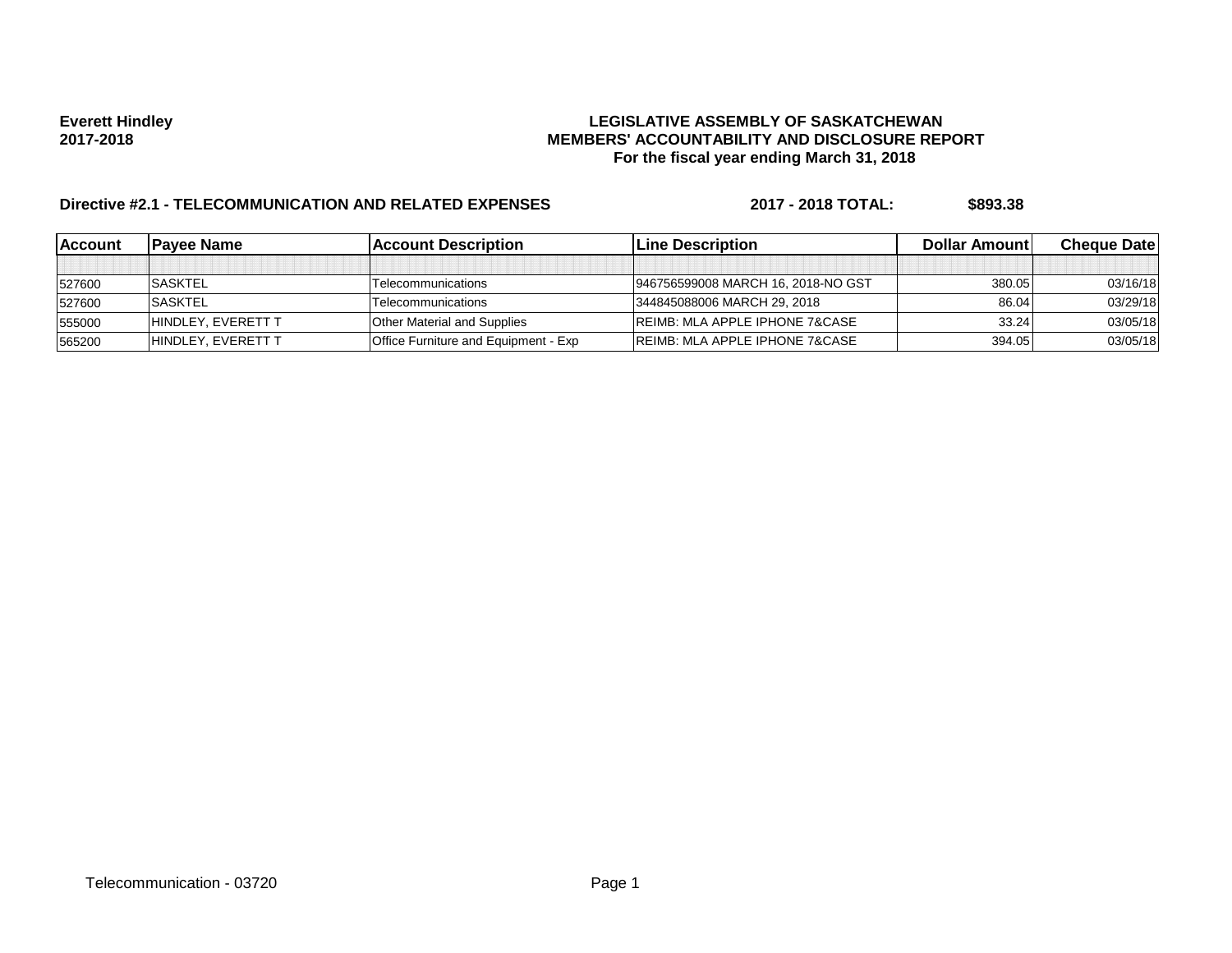### **Everett Hindley 2017-2018**

# **LEGISLATIVE ASSEMBLY OF SASKATCHEWAN MEMBERS' ACCOUNTABILITY AND DISCLOSURE REPORT For the fiscal year ending March 31, 2018**

# **Directive #3.1 - MLA TRAVEL AND LIVING EXPENSES 2017 - 2018 TOTAL: \$3,294.82**

| <u>IAccount</u> | <b>IPavee Name</b>  | <b>IAccount Description</b> | <b>ILine Description</b>     | <b>Dollar Amountl</b> | <b>Cheque Datel</b> |
|-----------------|---------------------|-----------------------------|------------------------------|-----------------------|---------------------|
|                 |                     |                             |                              |                       |                     |
| 541900          | HINDLEY. EVERETT T  | <b>Elected Rep - Travel</b> | MLA TRAVEL MARCH 6-15, 2018  | 1,257.17              | 03/19/18            |
| 541900          | IHINDLEY. EVERETT T | <b>Elected Rep - Travel</b> | MLA TRAVEL MARCH 19-22, 2018 | 975.73                | 03/22/18            |
| 541900          | HINDLEY. EVERETT T  | <b>Elected Rep - Travel</b> | MLA TRAVEL MARCH 26-29, 2018 | 1,061.92              | 03/31/18            |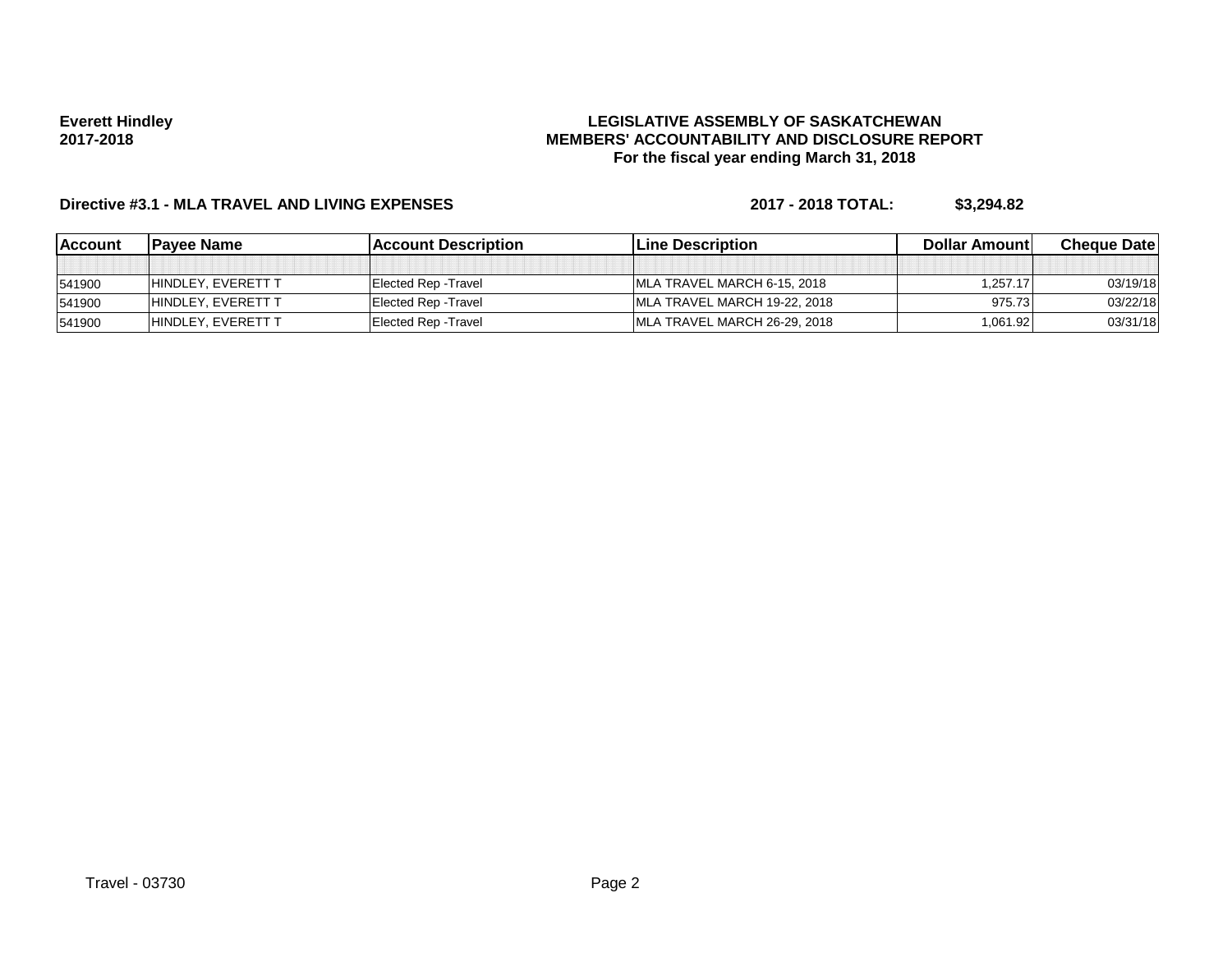### **Everett Hindley 2017-2018**

# **LEGISLATIVE ASSEMBLY OF SASKATCHEWAN MEMBERS' ACCOUNTABILITY AND DISCLOSURE REPORT For the fiscal year ending March 31, 2018**

# Directive #4.1 - CONSTITUENCY SERVICE EXPENSES 2017 - 2018 TOTAL: \$4,494.57

| <b>Account</b> | <b>Payee Name</b>                     | <b>Account Description</b>                                               | <b>Line Description</b>                          | <b>Dollar Amount</b> | <b>Cheque Date</b> |
|----------------|---------------------------------------|--------------------------------------------------------------------------|--------------------------------------------------|----------------------|--------------------|
|                |                                       |                                                                          |                                                  |                      |                    |
| 522000         | PINNACLE FINANCIAL SERVICES           | Rent of Ground, Buildings and Other Space                                | MARCH 2018 MLA OFFICE RENT                       | 1,125.00             | 03/01/18           |
| 525000         | HINDLEY, EVERETT T                    | Postal, Courier, Freight and Related                                     | <b>REIMB: POSTAGE</b>                            | 10.71                | 03/16/18           |
| 530500         | <b>SIGN HERE SIGNS &amp; PRINTING</b> | Media Placement                                                          | <b>ADVERTISING</b>                               | 112.94               | 03/20/18           |
| 530900         | <b>CORPORATE EXPRESS</b>              | <b>Promotional Items</b>                                                 | SASKATCHEWAN PINS&OFFICE SUPPLIES                | 40.56                | 03/22/18           |
| 543201         | <b>LEGISLATIVE FOOD SERVICE</b>       | Deputy Minister/Ministry Head Business<br><b>Expenses - Refreshments</b> | <b>STUDENT DRINKS</b>                            | 10.60                | 03/14/18           |
| 550102         | <b>SIGN HERE SIGNS &amp; PRINTING</b> | Letterhead, Envelopes, Business Cards, etc.                              | BUSINESS CARDS - NO GST                          | 108.12               | 03/29/18           |
| 550102         | SOUTHWEST BOOSTER                     | Letterhead, Envelopes, Business Cards, etc.                              | LETTERHEAD/ENVELOPES - NO GST                    | 291.20               | 03/31/18           |
| 555000         | <b>CORPORATE EXPRESS</b>              | <b>Other Material and Supplies</b>                                       | SASKATCHEWAN PINS&OFFICE SUPPLIES                | 7.19                 | 03/22/18           |
| 555000         | HINDLEY, EVERETT T                    | Other Material and Supplies                                              | REIMB: PRINTER/LAPTOP/MICROSOFT<br><b>OFFICE</b> | 51.49                | 03/07/18           |
| 555000         | HINDLEY, EVERETT T                    | <b>Other Material and Supplies</b>                                       | REIMB: MISC. & OFFICE SUPPLIES                   | 6.64                 | 03/08/18           |
| 564300         | <b>CORPORATE EXPRESS</b>              | Computer Hardware - Exp.                                                 | <b>HP 280 DESKTOP COMPUTER</b>                   | 685.03               | 03/26/18           |
| 564300         | HINDLEY, EVERETT T                    | Computer Hardware - Exp.                                                 | REIMB: PRINTER/LAPTOP/MICROSOFT<br><b>OFFICE</b> | 1,254.24             | 03/07/18           |
| 564600         | HINDLEY, EVERETT T                    | Computer Software - Exp                                                  | REIMB: PRINTER/LAPTOP/MICROSOFT<br><b>OFFICE</b> | 187.59               | 03/07/18           |
| 564600         | HINDLEY, EVERETT T                    | Computer Software - Exp                                                  | <b>REIMB: MISCROSOFT OFFICE UPGRADE</b>          | 88.80                | 03/08/18           |
| 565200         | <b>CORPORATE EXPRESS</b>              | Office Furniture and Equipment - Exp                                     | PRINTER CART&STORAGE CONSOLE                     | 362.40               | 03/12/18           |
| 565200         | HINDLEY, EVERETT T                    | Office Furniture and Equipment - Exp                                     | REIMB: PRINTER/LAPTOP/MICROSOFT<br><b>OFFICE</b> | 152.06               | 03/07/18           |